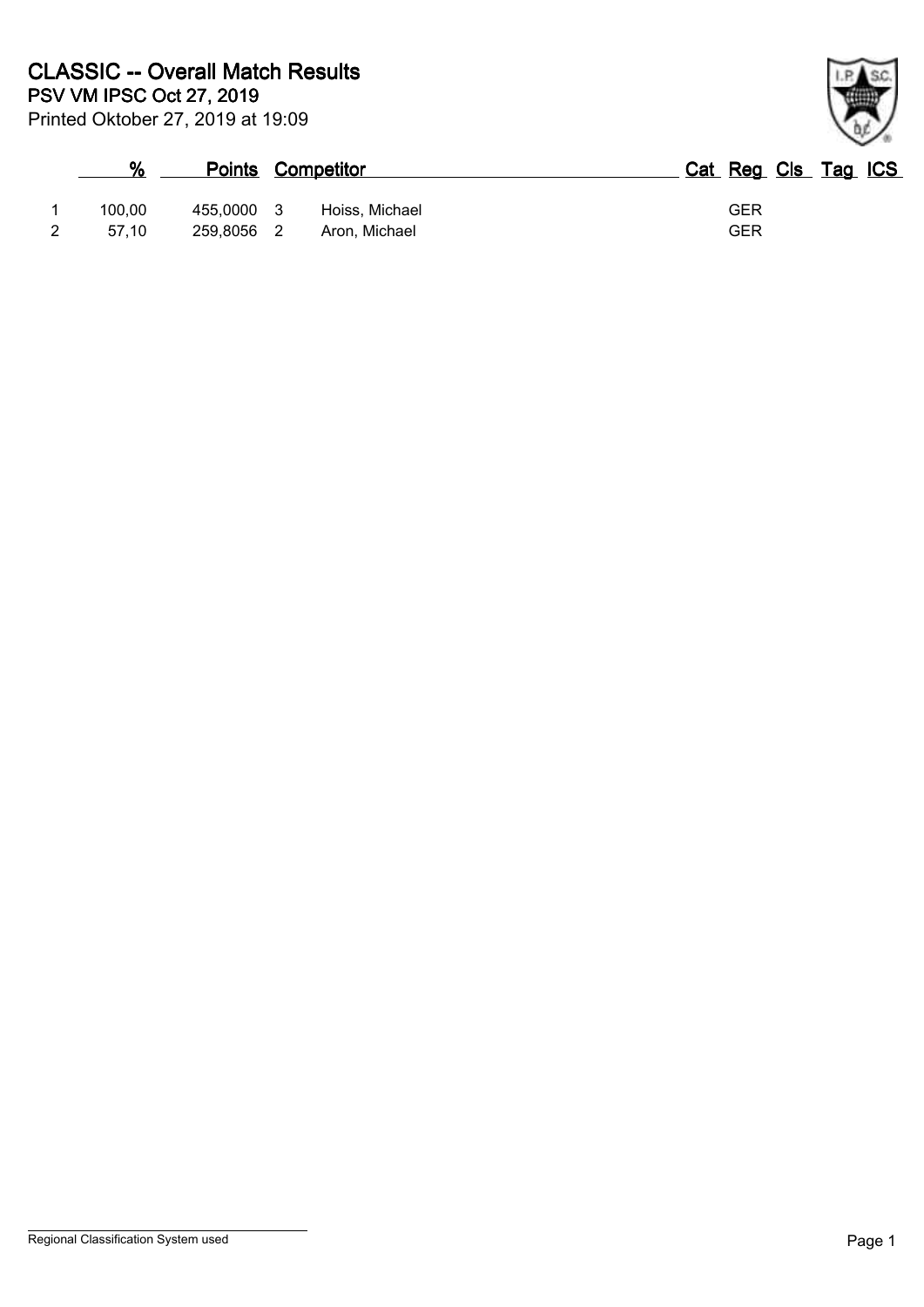| %      | <b>Points Competitor</b> |                              | Cat Reg Cls Tag ICS |  |
|--------|--------------------------|------------------------------|---------------------|--|
| 100.00 |                          | 455,0000 6 Schmelew, Dmitrij | GER                 |  |

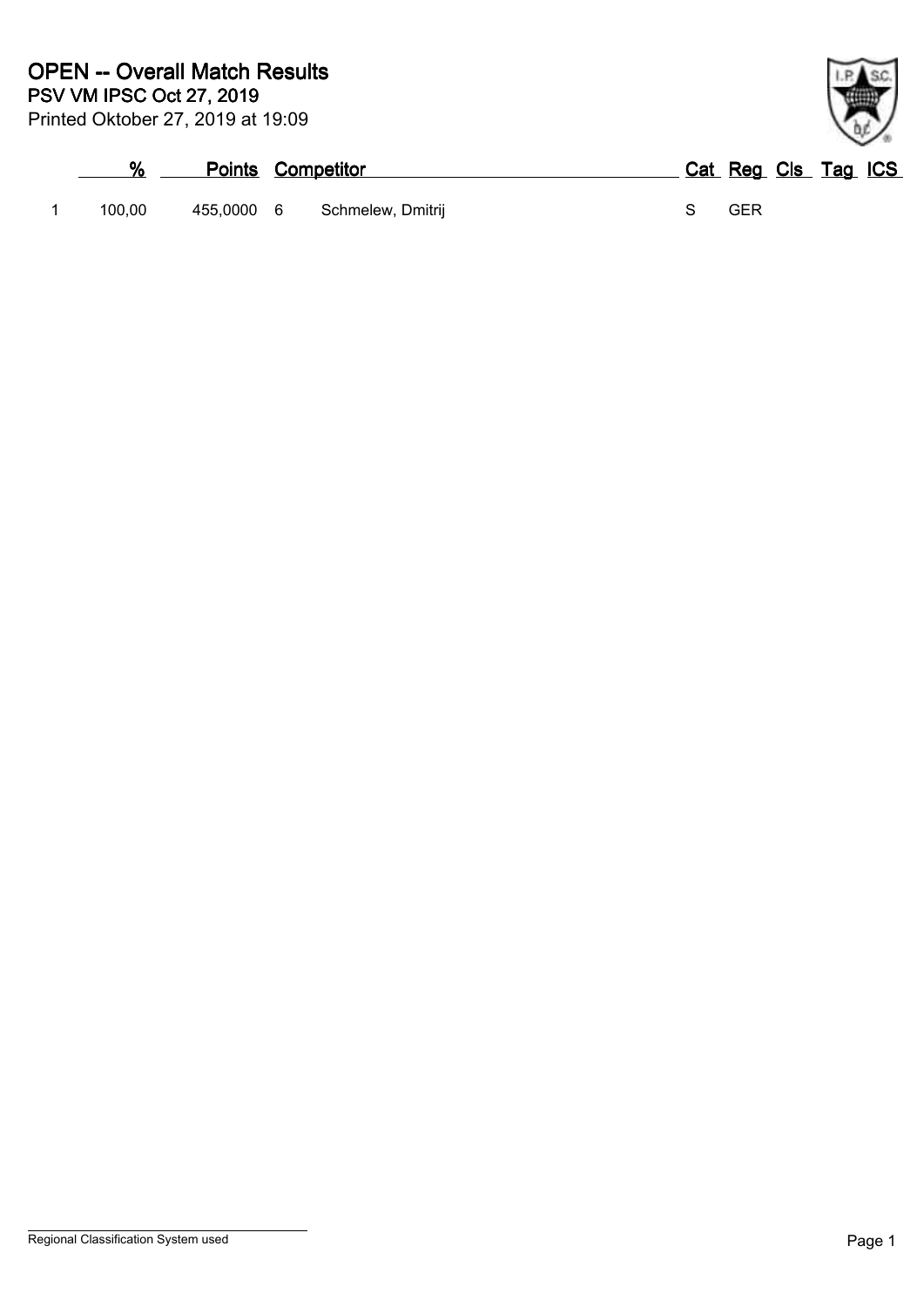Printed Oktober 27, 2019 at 19:09 **PSV VM IPSC Oct 27, 2019 PRODUCTION -- Overall Match Results**

|                | $\frac{9}{6}$ | <b>Points</b> |     | Competitor             |    | Cat Reg Cls Tag ICS |  |
|----------------|---------------|---------------|-----|------------------------|----|---------------------|--|
| 1              | 100.00        | 430,8269      | -4  | Konstantin, Andreas    | S  | <b>GER</b>          |  |
| $\overline{2}$ | 98,20         | 423,0732      | -10 | Ohlbrecht, Jan         |    | <b>GER</b>          |  |
| 3              | 97,37         | 419,4840      | 7   | Schütz, Daniel         |    | <b>GER</b>          |  |
| 4              | 90,76         | 391,0246      | 11  | Vollrath, Thomas       |    | <b>GER</b>          |  |
| 5              | 82,87         | 357,0143      | - 5 | Schuster, Markus       | S  | <b>GER</b>          |  |
| 6              | 68,94         | 297,0202 9    |     | Kollath, Mario         | S  | <b>GER</b>          |  |
| $\overline{7}$ | 63,11         | 271,8904      | - 8 | Riemer, Franz          | S  | <b>GER</b>          |  |
| 8              | 56,35         | 242,7584      | -1  | Götzfried, André       | SS | <b>GER</b>          |  |
| 9              | 43,44         | 187,1426      | -13 | Sänger-Malcheska, Vera |    | <b>GER</b>          |  |

Regional Classification System used **Page 1**